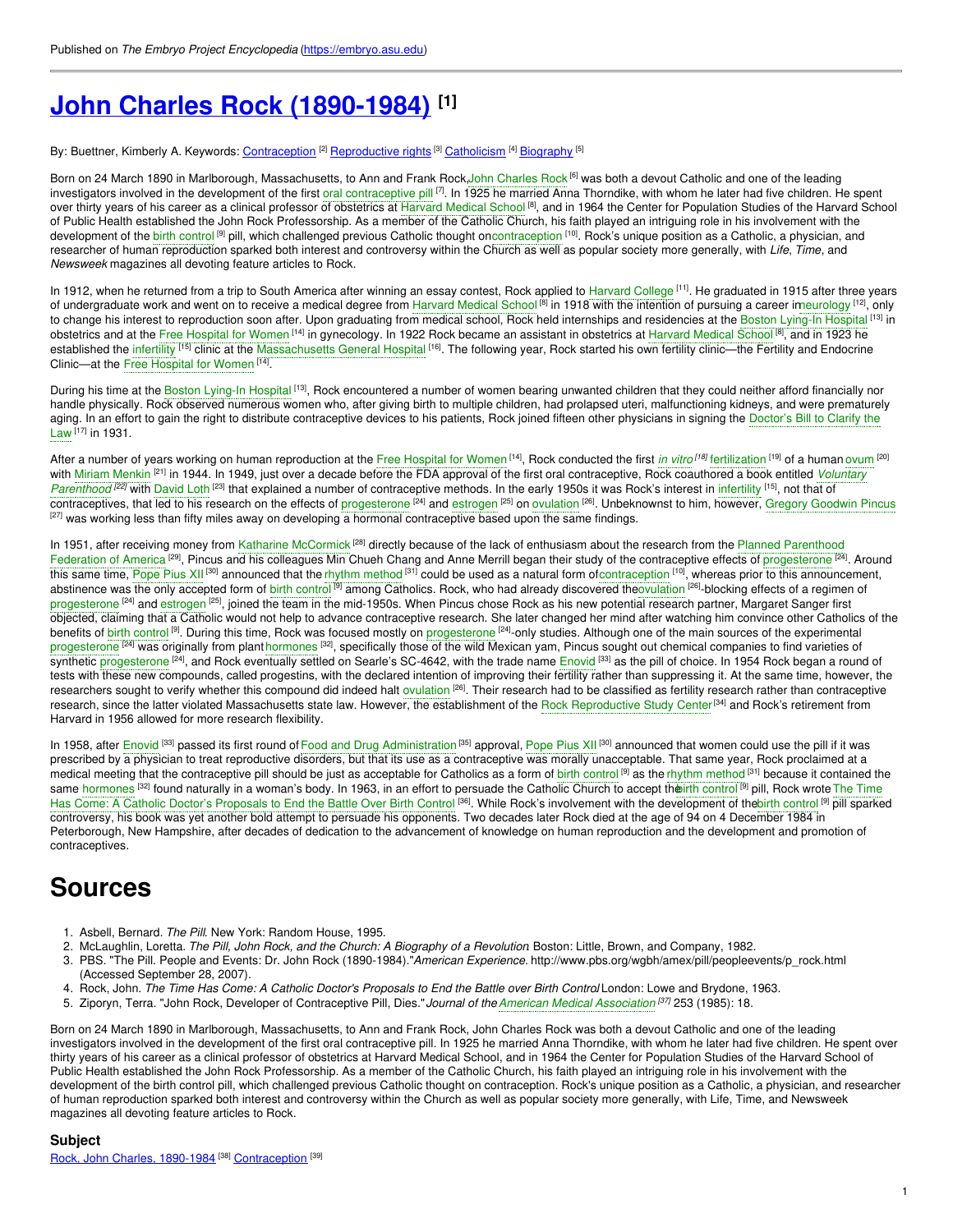#### **Topic**

[People](https://embryo.asu.edu/topics/people)<sup>[40]</sup> [Reproduction](https://embryo.asu.edu/topics/reproduction)<sup>[41]</sup>

#### **Publisher**

Arizona State University. School of Life Sciences. Center for Biology and Society. Embryo Project Encyclopedia.

#### **Rights**

© Arizona Board of Regents Licensed as Creative Commons Attribution-NonCommercial-Share Alike 3.0 Unported (CC BY-NC-SA 3.0) http://creativecommons.org/licenses/by-nc-sa/3.0/

#### **Format**

[Articles](https://embryo.asu.edu/formats/articles)<sup>[42]</sup>

#### **Last Modified**

Wednesday, July 4, 2018 - 04:40

**DC Date Accessioned**

Thursday, May 10, 2012 - 13:10

**DC Date Available**

Thursday, May 10, 2012 - 13:10

**DC Date Created**

2007-11-08

#### **DC Date Created Standard**

Thursday, November 8, 2007 - 07:00

#### o [Contact](https://embryo.asu.edu/contact) Us

© 2021 Arizona Board of Regents

The Embryo Project at Arizona State University, 1711 South Rural Road, Tempe Arizona 85287, United States

**Source URL:** https://embryo.asu.edu/pages/john-charles-rock-1890-1984

#### **Links**

- [1] https://embryo.asu.edu/pages/john-charles-rock-1890-1984
- [2] https://embryo.asu.edu/keywords/contraception
- [3] https://embryo.asu.edu/keywords/reproductive-rights
- [4] https://embryo.asu.edu/keywords/catholicism
- [5] https://embryo.asu.edu/keywords/biography
- [6] https://embryo.asu.edu/search?text=John%20Charles%20Rock
- [7] https://embryo.asu.edu/search?text=oral%20contraceptive%20pill
- [8] https://embryo.asu.edu/search?text=Harvard%20Medical%20School
- [9] https://embryo.asu.edu/search?text=birth%20control
- [10] https://embryo.asu.edu/search?text=contraception
- [11] https://embryo.asu.edu/search?text=Harvard%20College
- [12] https://embryo.asu.edu/search?text=neurology
- [13] https://embryo.asu.edu/search?text=Boston%20Lying-In%20Hospital
- [14] https://embryo.asu.edu/search?text=Free%20Hospital%20for%20Women
- [15] https://embryo.asu.edu/search?text=infertility
- [16] https://embryo.asu.edu/search?text=Massachusetts%20General%20Hospital
- [17] https://embryo.asu.edu/search?text=Doctor%E2%80%99s%20Bill%20to%20Clarify%20the%20Law
- [18] https://embryo.asu.edu/search?text=in%20vitro
- [19] https://embryo.asu.edu/search?text=fertilization
- [20] https://embryo.asu.edu/search?text=ovum
- [21] https://embryo.asu.edu/search?text=Miriam%20Menkin
- [22] https://embryo.asu.edu/search?text=Voluntary%20Parenthood
- [23] https://embryo.asu.edu/search?text=David%20Loth
- [24] https://embryo.asu.edu/search?text=progesterone
- [25] https://embryo.asu.edu/search?text=estrogen
- [26] https://embryo.asu.edu/search?text=ovulation
- [27] https://embryo.asu.edu/search?text=Gregory%20Goodwin%20Pincus
- [28] https://embryo.asu.edu/search?text=Katharine%20McCormick
- [29] https://embryo.asu.edu/search?text=Planned%20Parenthood%20Federation%20of%20America
- [30] https://embryo.asu.edu/search?text=Pope%20Pius%20XII
- [31] https://embryo.asu.edu/search?text=rhythm%20method
- [32] https://embryo.asu.edu/search?text=hormones
- [33] https://embryo.asu.edu/search?text=Enovid
- [34] https://embryo.asu.edu/search?text=Rock%20Reproductive%20Study%20Center
- [35] https://embryo.asu.edu/search?text=Food%20and%20Drug%20Administration
- [36] https://embryo.asu.edu/search?
- text=The%20Time%20Has%20Come%3A%20A%20Catholic%20Doctor%E2%80%99s%20Proposals%20to%20End%20the%20Battle%20Over%20Birth%20Control
- [37] https://embryo.asu.edu/search?text=American%20Medical%20Association
- [38] https://embryo.asu.edu/library-congress-subject-headings/rock-john-charles-1890-1984
- [39] https://embryo.asu.edu/medical-subject-headings/contraception
- [40] https://embryo.asu.edu/topics/people
- [41] https://embryo.asu.edu/topics/reproduction